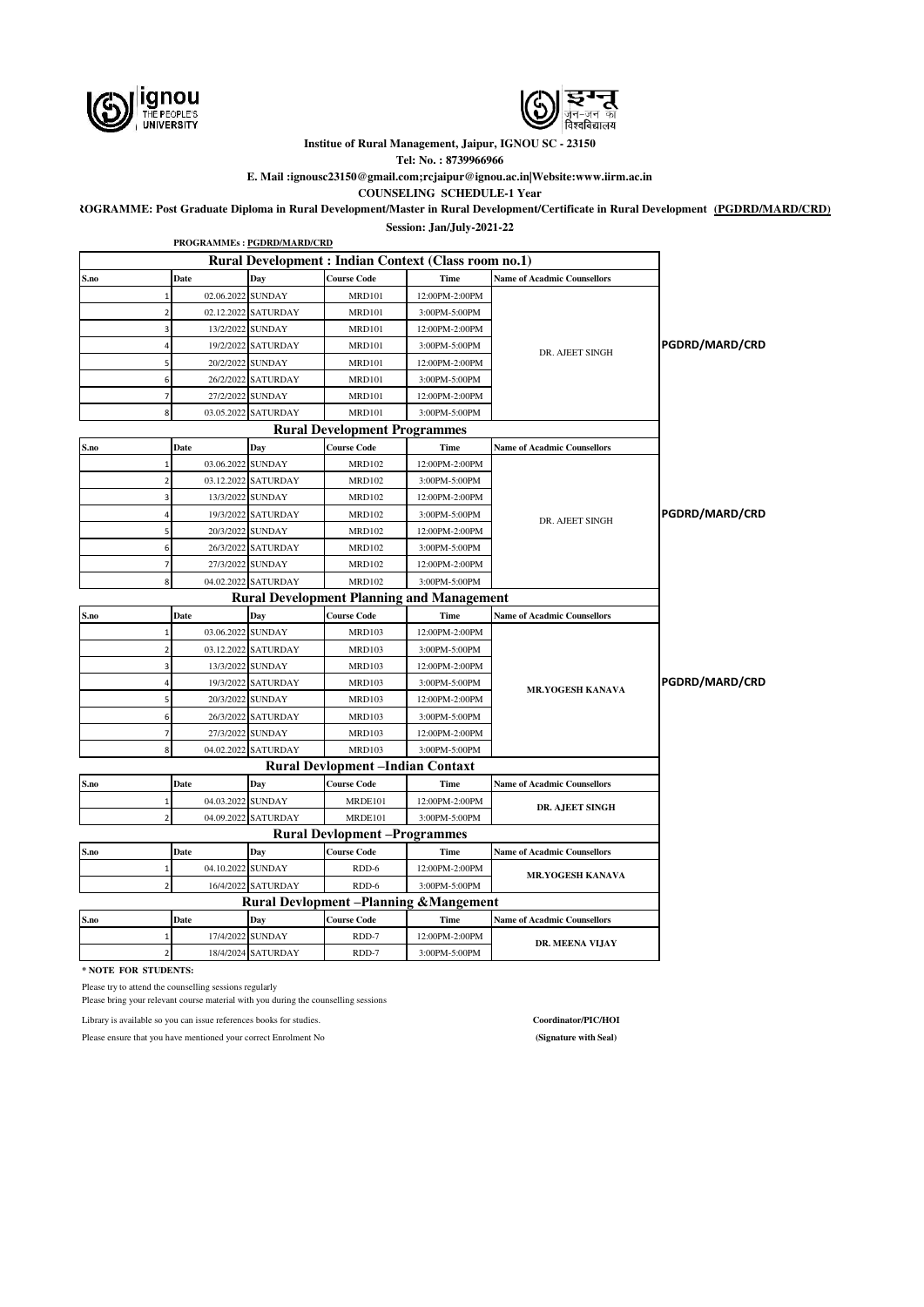## **COUNSELING SCHEDULE-1 Year PROGRAMME: Master of Social Work (MSW I Year)**

**Session: Jan/July-2021-22**

# **Master of Social Work - (MSW), Time period - 2 years**

| <b>Orgin and Development of Social work</b> |                |                   |                    |                    |                                                      |                                    |  |
|---------------------------------------------|----------------|-------------------|--------------------|--------------------|------------------------------------------------------|------------------------------------|--|
| S.no                                        |                | <b>Date</b>       | Day                | <b>Course Code</b> | <b>Time</b>                                          | <b>Name of Acadmic Counsellors</b> |  |
|                                             | 1              |                   | 13/2/2022 SUNDAY   | MSW1               | 10:00 AM-12:00 PM                                    |                                    |  |
|                                             | $\overline{2}$ |                   | 20/2/2022 SUNDAY   | MSW1               | 10:00AM-12:00PM                                      | MR. DEEPAK KUMAR YOGI              |  |
|                                             | 3              |                   | 27/2/2022 SUNDAY   | MSW <sub>1</sub>   | 10:00AM-12:00PM                                      |                                    |  |
|                                             | $\overline{4}$ | 03.06.2022 SUNDAY |                    | MSW1               | 10:00AM-12:00PM                                      |                                    |  |
|                                             |                |                   |                    |                    | <b>Professional Social Work: Indian Perspectives</b> |                                    |  |
| S.no                                        |                | Date              | Day                | <b>Course Code</b> | <b>Time</b>                                          | <b>Name of Acadmic Counsellors</b> |  |
|                                             | $\mathbf{1}$   |                   | 13/3/2022 SUNDAY   | MSW <sub>2</sub>   | 10:00AM-12:00PM                                      | MR. DEEPAK KUMAR YOGI              |  |
|                                             | $\overline{2}$ |                   | 20/3/2022 SUNDAY   | MSW <sub>2</sub>   | 10:00AM-12:00PM                                      |                                    |  |
|                                             | 3              |                   | 27/3/2022 SUNDAY   | MSW <sub>2</sub>   | 10:00AM-12:00PM                                      |                                    |  |
|                                             | 4              | 04.03.2022 SUNDAY |                    | MSW <sub>2</sub>   | 10:00AM-12:00PM                                      |                                    |  |
|                                             |                |                   |                    |                    | <b>Social Work Practium and Supervision</b>          |                                    |  |
| S.no                                        |                | Date              | Day                | <b>Course Code</b> | <b>Time</b>                                          | <b>Name of Acadmic Counsellors</b> |  |
|                                             | 1              | 04.10.2022 SUNDAY |                    | MSW <sub>5</sub>   | 10:00AM-12:00PM                                      |                                    |  |
|                                             | $\overline{2}$ |                   | 17/4/2022 SUNDAY   | MSW <sub>5</sub>   | 10:00AM-12:00PM                                      | DR. RAJ KAMAL MISHRA               |  |
|                                             | 3              |                   | 24/4/2022 SUNDAY   | MSW <sub>5</sub>   | 10:00AM-12:00PM                                      |                                    |  |
|                                             | 4              | 05.01.2022 SUNDAY |                    | MSW <sub>5</sub>   | 10:00AM-12:00PM                                      |                                    |  |
|                                             |                |                   |                    |                    | <b>Basic Social Science Concepts</b>                 |                                    |  |
| S.no                                        |                | Date              | Day                | <b>Course Code</b> | <b>Time</b>                                          | <b>Name of Acadmic Counsellors</b> |  |
|                                             | 1              | 05.06.2022 FRIDAY |                    | MSW <sub>3</sub>   | 3:00PM-5:00PM                                        | DR. NEERAJ DEVI                    |  |
|                                             | $\overline{2}$ | 05.08.2022 SUNDAY |                    | MSW <sub>3</sub>   | 10:00AM-12:00PM                                      |                                    |  |
|                                             |                |                   |                    |                    | <b>Social Work and Social Development</b>            |                                    |  |
| S.no                                        |                | <b>Date</b>       | Day                | <b>Course Code</b> | <b>Time</b>                                          | <b>Name of Acadmic Counsellors</b> |  |
|                                             | $\mathbf 1$    | 13/5/2022 FRIDAY  |                    | MSW <sub>4</sub>   | 3:00PM-5:00PM                                        | MR. DEEPAK KUMAR YOGI              |  |
|                                             | $\overline{2}$ |                   | 14/5/2022 SATURDAY | MSW <sub>4</sub>   | 3:00PM-5:00PM                                        |                                    |  |
|                                             |                |                   |                    |                    | <b>Social Work Research</b>                          |                                    |  |
| S.no                                        |                | Date              | Day                | <b>Course Code</b> | <b>Time</b>                                          | <b>Name of Acadmic Counsellors</b> |  |
|                                             | 1              |                   | 15/5/2022 SUNDAY   | MSW 6              | 10:00 AM-12:00 PM                                    | DR. RAJ KAMAL MISHRA               |  |
|                                             | $\overline{2}$ | 20/5/2022 FRIDAY  |                    | MSW 6              | 3:00PM-5:00PM                                        |                                    |  |
|                                             |                |                   |                    |                    | <b>Social Work and Criminal Justice</b>              |                                    |  |
| S.no                                        |                | <b>Date</b>       | Dav                | <b>Course Code</b> | <b>Time</b>                                          | <b>Name of Acadmic Counsellors</b> |  |
|                                             | 1              |                   | 21/5/2022 SATURDAY | <b>MSW 32</b>      | 3:00PM-5:00PM                                        | MRS. PARUL VERMA                   |  |
|                                             | $\overline{2}$ |                   | 22/5/2022 SUNDAY   | <b>MSW 32</b>      | 10:00AM-12:00PM                                      |                                    |  |

**Contact No.: 8739966966 | EMailID:ignousc23150@gmail.com | Website of LSC: www.iirm.ac.in**

 **WORKING HOUROF THE LSC : Monday – Saturday (3pm to 5 pm)Sunday (8am to 4 P.m)**

#### **\* NOTE FOR STUDENTS:**

Please try to attend the counselling sessions regularly

Please bring your relevant course material with you during the counselling sessions

Library is available so you can issue references books for studies. **Coordinator/PIC/HOI**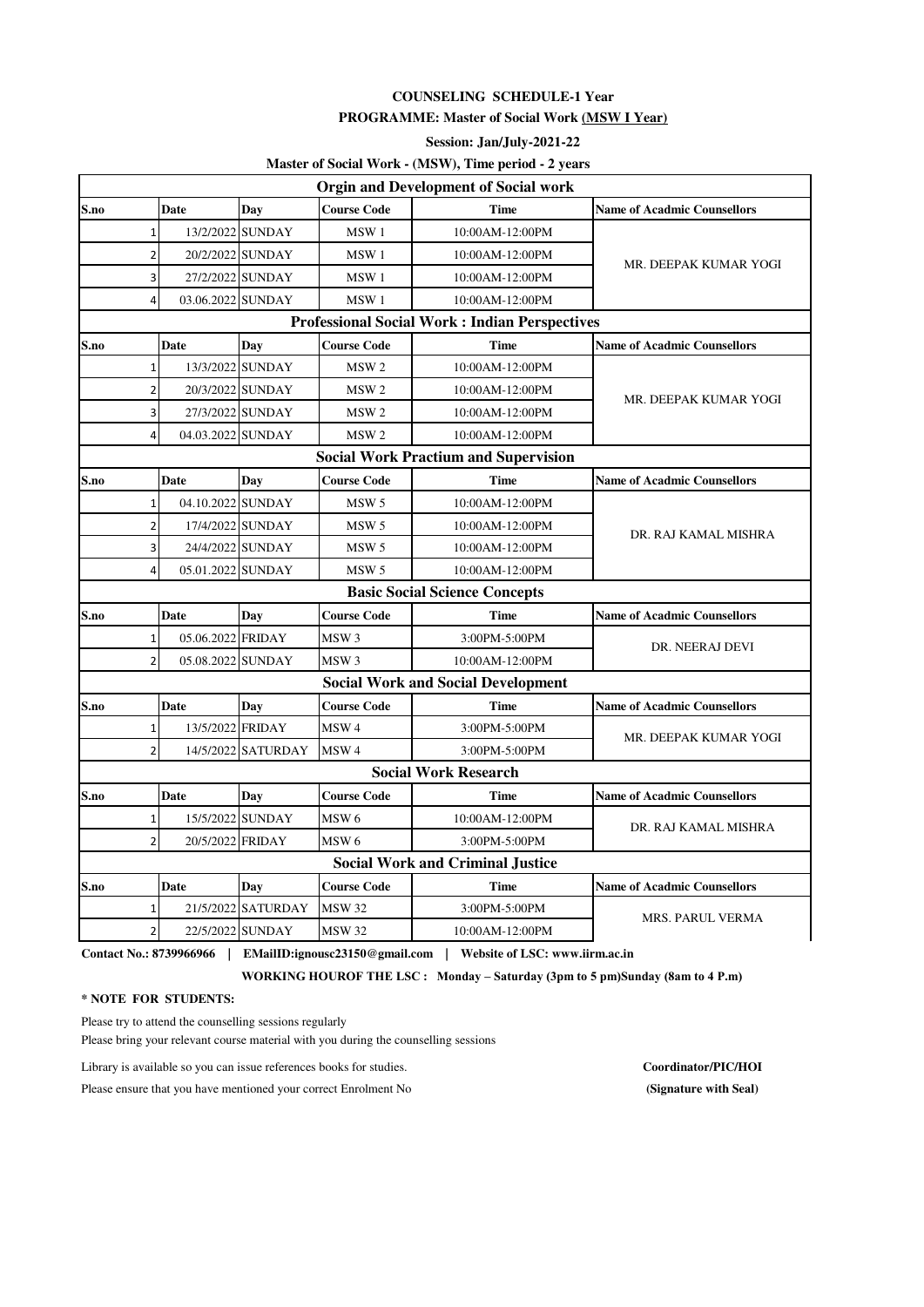## **COUNSELING SCHEDULE-1 Year**

### **PROGRAMME: Master of Social Work Counselling (MSWC I Year)**

#### **Session: Jan/July-2021-22**

# **Master of Social Work Counselling- (MSWC), Time period - 2 years**

|                |                   |                     |                    | <b>Orgin and Development of Social work</b>                        |                                    |  |
|----------------|-------------------|---------------------|--------------------|--------------------------------------------------------------------|------------------------------------|--|
| S.no           | <b>Date</b>       | Day                 | <b>Course Code</b> | <b>Time</b>                                                        | <b>Name of Acadmic Counsellors</b> |  |
| 1              |                   | 13/2/2022 SUNDAY    | MSW <sub>1</sub>   | 10:00AM-12:00PM                                                    |                                    |  |
| $\overline{2}$ |                   | 20/2/2022 SUNDAY    | MSW1               | 10:00AM-12:00PM                                                    | MR. DEEPAK KUMAR YOGI              |  |
| $\overline{3}$ |                   | 27/2/2022 SUNDAY    | MSW <sub>1</sub>   | 10:00AM-12:00PM                                                    |                                    |  |
| $\overline{4}$ | 03.06.2022 SUNDAY |                     | MSW <sub>1</sub>   | 10:00AM-12:00PM                                                    |                                    |  |
|                |                   |                     |                    | <b>Professional Social Work: Indian Perspectives</b>               |                                    |  |
| S.no           | Date              | Day                 | <b>Course Code</b> | <b>Time</b>                                                        | <b>Name of Acadmic Counsellors</b> |  |
| 1              |                   | 13/3/2022 SUNDAY    | MSW <sub>2</sub>   | 10:00AM-12:00PM                                                    |                                    |  |
| $\overline{2}$ |                   | 20/3/2022 SUNDAY    | MSW <sub>2</sub>   | 10:00AM-12:00PM                                                    | MR. DEEPAK KUMAR YOGI              |  |
| $\overline{3}$ |                   | 27/3/2022 SUNDAY    | MSW <sub>2</sub>   | 10:00AM-12:00PM                                                    |                                    |  |
| $\overline{4}$ | 04.03.2022 SUNDAY |                     | MSW <sub>2</sub>   | 10:00AM-12:00PM                                                    |                                    |  |
|                |                   |                     |                    | <b>Social Work Practium and Supervision</b>                        |                                    |  |
| S.no           | Date              | Day                 | <b>Course Code</b> | <b>Time</b>                                                        | <b>Name of Acadmic Counsellors</b> |  |
|                |                   |                     |                    |                                                                    |                                    |  |
| $\mathbf{1}$   | 04.10.2022 SUNDAY |                     | MSW <sub>5</sub>   | 10:00AM-12:00PM                                                    |                                    |  |
| 2              |                   | 17/4/2022 SUNDAY    | MSW <sub>5</sub>   | 10:00AM-12:00PM                                                    |                                    |  |
| 3              |                   | 24/4/2022 SUNDAY    | MSW <sub>5</sub>   | 10:00AM-12:00PM                                                    | DR. RAJ KAMAL MISHRA               |  |
| $\overline{a}$ | 05.01.2022 SUNDAY |                     | MSW <sub>5</sub>   | 10:00AM-12:00PM                                                    |                                    |  |
|                |                   |                     |                    | <b>Social Group Work: Working With Groups</b>                      |                                    |  |
| S.no           | <b>Date</b>       | Day                 | <b>Course Code</b> | <b>Time</b>                                                        | <b>Name of Acadmic Counsellors</b> |  |
| $\mathbf{1}$   |                   | 05.07.2022 SATURDAY | MSW <sub>8</sub>   | 3:00PM-5:00PM                                                      |                                    |  |
| $\overline{2}$ |                   | 14/5/2022 SATURDAY  | MSW <sub>8</sub>   | 3:00PM-5:00PM                                                      | MR. MANISH PALIWAL                 |  |
|                |                   |                     |                    | <b>Community Organisation Management for Community Development</b> |                                    |  |
| S.no           | <b>Date</b>       | <b>Day</b>          | <b>Course Code</b> | <b>Time</b>                                                        | <b>Name of Acadmic Counsellors</b> |  |
| $\mathbf{1}$   |                   | 21/5/2022 SATURDAY  | MSW 9              | 3:00PM-5:00PM                                                      | <b>MR.MANISH PALIWAL</b>           |  |

**Contact No.: 8739966966 | EMailID:ignousc23150@gmail.com | Website of LSC: www.iirm.ac.in**

 **WORKING HOUROF THE LSC : Monday – Saturday (3pm to 5 pm)Sunday (8am to 4 P.m)**

#### **\* NOTE FOR STUDENTS:**

Please try to attend the counselling sessions regularly

Please bring your relevant course material with you during the counselling sessions

Library is available so you can issue references books for studies. **Coordinator/PIC/HOI**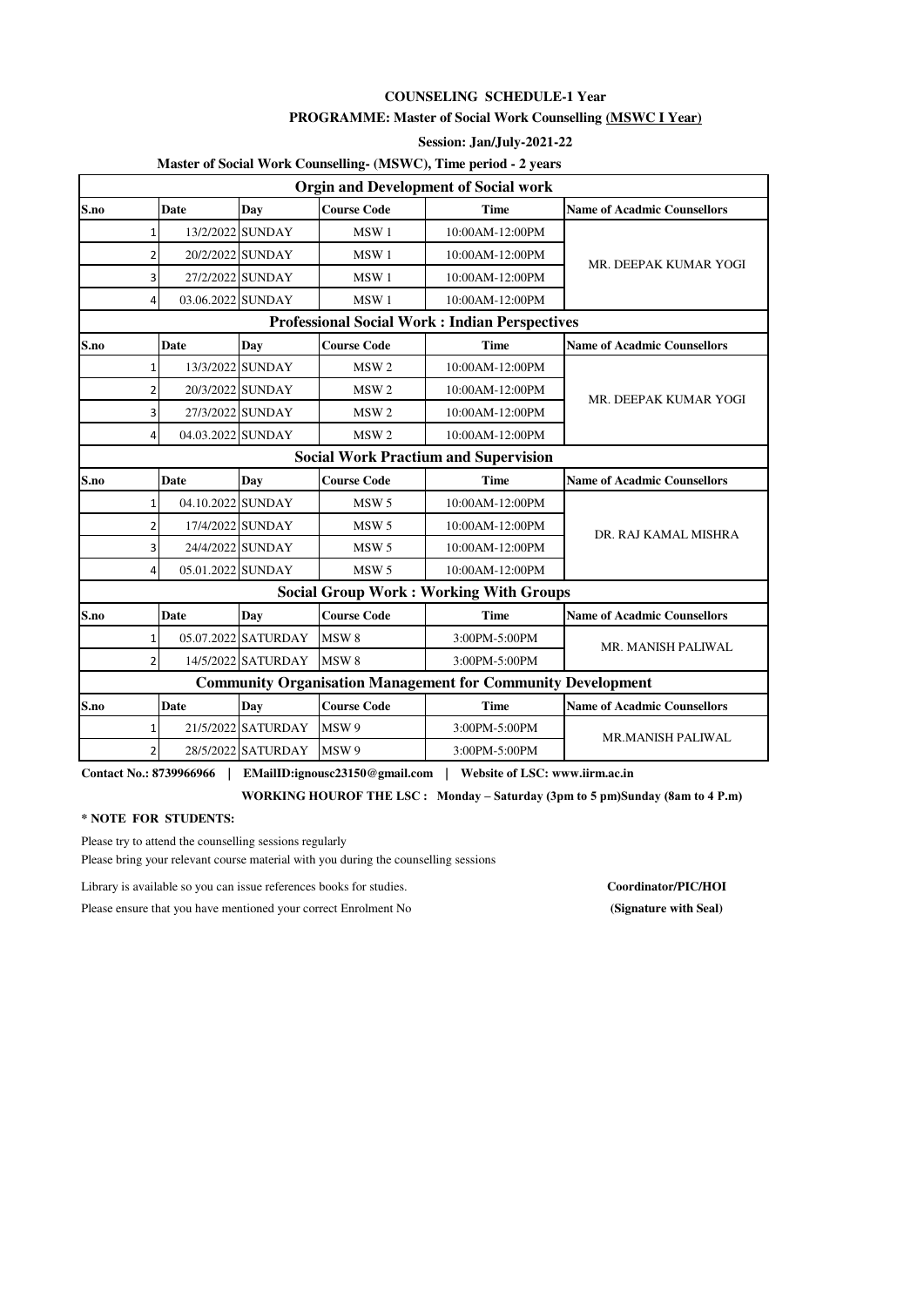#### **COUNSELING SCHEDULE-1 Year**

#### **PROGRAMME: Post Graduate Diploma in Social Work Counselling (PGDCOUN)**

**Session: Jan/July-2021-22**

# **Post Graduate Diploma in Social Work Counselling - (PGDCOUN), Time period - 2 years**

|                                                    |                              |                     |                    | <b>Orgin and Development of Social work</b>                 |                                    |  |  |  |  |
|----------------------------------------------------|------------------------------|---------------------|--------------------|-------------------------------------------------------------|------------------------------------|--|--|--|--|
| S.no                                               | <b>Date</b>                  | Day                 | <b>Course Code</b> | <b>Time</b>                                                 | <b>Name of Acadmic Counsellors</b> |  |  |  |  |
| $\mathbf{1}$                                       |                              | 13/2/2022 SUNDAY    | MSW <sub>1</sub>   | 10:00AM-12:00PM                                             |                                    |  |  |  |  |
| 2                                                  |                              | 20/2/2022 SUNDAY    | MSW <sub>1</sub>   | 10:00AM-12:00PM                                             | MR. DEEPAK KUMAR YOGI              |  |  |  |  |
|                                                    | 27/2/2022 SUNDAY<br>3        |                     | MSW <sub>1</sub>   | 10:00AM-12:00PM                                             |                                    |  |  |  |  |
| $\overline{4}$                                     | 03.06.2022 SUNDAY            |                     | MSW <sub>1</sub>   | 10:00AM-12:00PM                                             |                                    |  |  |  |  |
|                                                    |                              |                     |                    | <b>Introducation to life Characteristics and challenges</b> |                                    |  |  |  |  |
| S.no                                               | <b>Date</b>                  | <b>Day</b>          | <b>Course Code</b> | <b>Time</b>                                                 | <b>Name of Acadmic Counsellors</b> |  |  |  |  |
| 1                                                  |                              | 13/3/2022 SATURDAY  | <b>MSW12</b>       | 4:00PM-6:00PM                                               | MR. SHIV SHANKAR SHARMA            |  |  |  |  |
| $\overline{2}$                                     |                              | 20/3/2022 SATURDAY  | <b>MSW 12</b>      | 4:00PM-6:00PM                                               |                                    |  |  |  |  |
|                                                    | <b>Basics of Counselling</b> |                     |                    |                                                             |                                    |  |  |  |  |
| S.no                                               | <b>Date</b>                  | Day                 | <b>Course Code</b> | <b>Time</b>                                                 | <b>Name of Acadmic Counsellors</b> |  |  |  |  |
| 1                                                  |                              | 26/3/2022 SATURDAY  | <b>MSW 15</b>      | 4:00PM-6:00PM                                               | MR. PRASHANT RAVI SHARMA           |  |  |  |  |
| $\overline{2}$                                     |                              | 04.02.2022 SATURDAY | <b>MSW15</b>       | 4:00PM-6:00PM                                               |                                    |  |  |  |  |
|                                                    |                              |                     |                    | <b>Introduction to Psychological Basis of Counselling</b>   |                                    |  |  |  |  |
| S.no                                               | <b>Date</b>                  | Day                 | <b>Course Code</b> | <b>Time</b>                                                 | <b>Name of Acadmic Counsellors</b> |  |  |  |  |
| $1\overline{ }$                                    |                              | 04.09.2022 SATURDAY | <b>MSW 13</b>      | 4:00PM-6:00PM                                               | MR. SHIV SHANKAR SHARMA            |  |  |  |  |
| $\overline{2}$                                     |                              | 16/4/2022 SATURDAY  | <b>MSW13</b>       | 4:00PM-6:00PM                                               |                                    |  |  |  |  |
| <b>Relvence of Social Case Work in Counselling</b> |                              |                     |                    |                                                             |                                    |  |  |  |  |
| S.no                                               | <b>Date</b>                  | Day                 | <b>Course Code</b> | <b>Time</b>                                                 | <b>Name of Acadmic Counsellors</b> |  |  |  |  |
| 1                                                  |                              | 23/4/2022 SATURDAY  | <b>MSW 14</b>      | 4:00PM-6:00PM                                               | MR. SHIV SHANKAR SHARMA            |  |  |  |  |
| $\overline{2}$                                     |                              | 30/4/2022 SATURDAY  | <b>MSW 14</b>      | 4:00PM-6:00PM                                               |                                    |  |  |  |  |
|                                                    |                              |                     |                    | <b>Fields of Counselling</b>                                |                                    |  |  |  |  |
| S.no                                               | <b>Date</b>                  | Day                 | <b>Course Code</b> | <b>Time</b>                                                 | <b>Name of Acadmic Counsellors</b> |  |  |  |  |
| 1                                                  |                              | 05.07.2022 SATURDAY | <b>MSW16</b>       | 4:00PM-6:00PM                                               | <b>MS.HIMANSHU RASTOGI</b>         |  |  |  |  |
| 2                                                  |                              | 14/5/2022 SATURDAY  | <b>MSW 16</b>      | 4:00PM-6:00PM                                               |                                    |  |  |  |  |

**Contact No.: 8739966966 | EMailID:ignousc23150@gmail.com | Website of LSC: www.iirm.ac.in**

 **WORKING HOUROF THE LSC : Monday – Saturday (3pm to 5 pm)Sunday (8am to 4 P.m)**

**\* NOTE FOR STUDENTS:**

Please try to attend the counselling sessions regularly

Please bring your relevant course material with you during the counselling sessions

Library is available so you can issue references books for studies. **Coordinator/PIC/HOI**